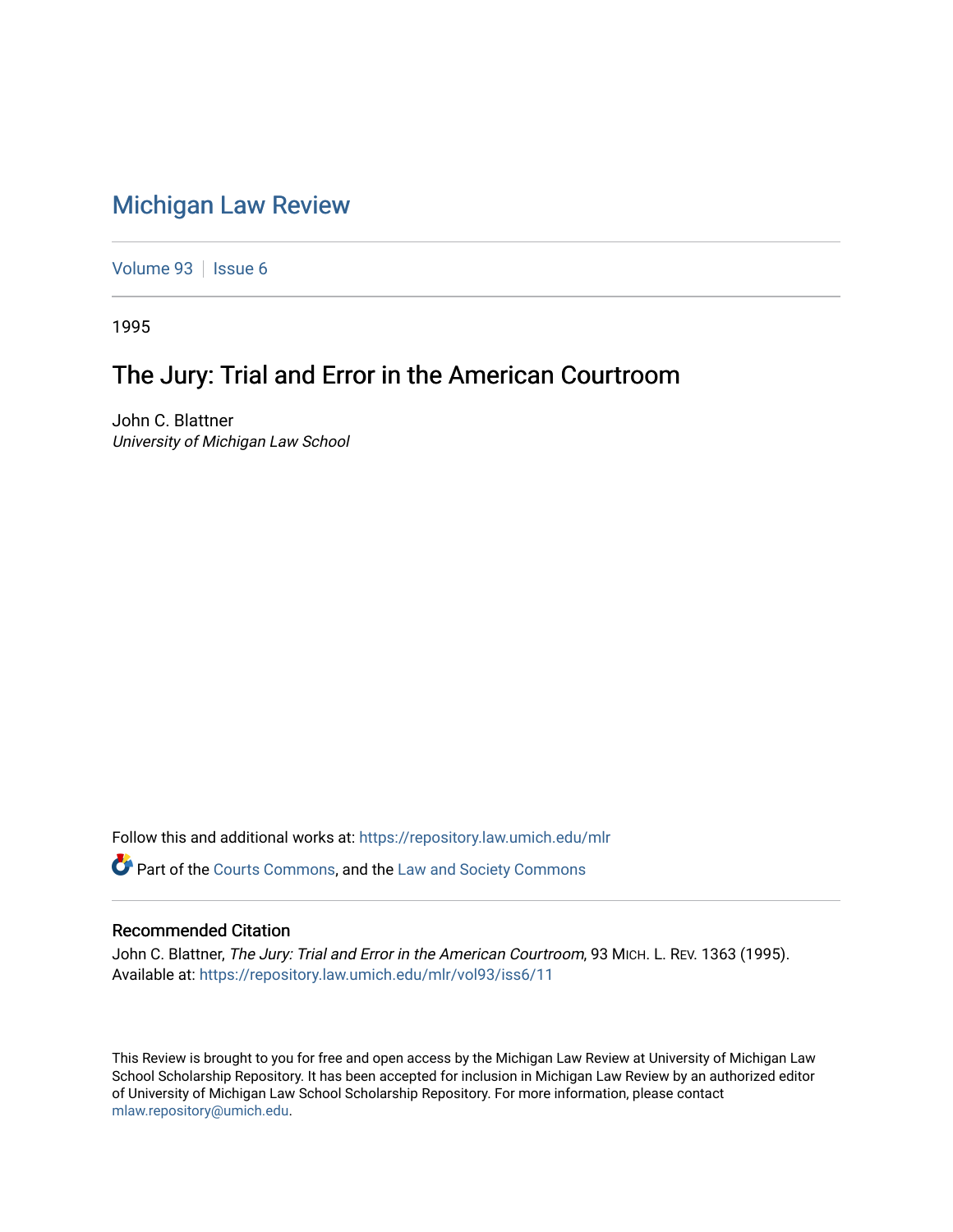THE JURY: TRIAL AND ERROR IN THE AMERICAN COURTROOM. **By** *Stephen J. Adler.* New York: Times Books, a division of Random House. 1994. Pp. xvi, 285. Cloth, \$25.

In 1974, just after former U.S. Attorney General John Mitchell and former Commerce Secretary Maurice Stans were acquitted of conspiracy charges stemming from the Watergate affair, a reporter on the courthouse steps asked Mitchell if he had been worried about the outcome of the trial. "Not at all," Mitchell replied as he strolled toward his waiting limousine, "we've got the jury system, and that always works."<sup>1</sup>

Always? From high school civics classes to works of popular culture, the lore of American law is replete with paeans to the almost mystical virtues of the jury. Yet, it is hardly surprising that a prominent citizen like Mitchell, who successfully avoided the guilt and shame of a criminal conviction and the specter of a prison term, might be moved to sing the jury's praises. At the same time, a generation of Americans that has watched juries render what many people seem to view as surprising verdicts in the notorious cases involving Rodney King, the Menendez brothers, and Marion Barry, can be forgiven for doubting that the jury system, for all its vaunted virtues, *always* works.

Steven Adler's book, *The Jury: Trial and Error in the American Courtroom,2* gives voice to this conflicted view of the jury. "We love the idea of the jury," he writes, "but [we] hate the way it works. We celebrate the jurors' democratic power but no longer trust the decisions they reach" (p. xiii). Adler's book endorses our long-standing commitment to the jury system, explores the ways in which it appears to be betraying our trust through "shoddy" and "patently stupid" decisions (p. xv), and offers suggestions for its improvement.

History, someone once said, is "a fable agreed upon."3 Because it is impossible to know the truth about any past event with utter certainty and accuracy, any account of that event is inevitably doomed to be both uncertain and inaccurate  $-$  in the strict sense, a

**<sup>1.</sup>** This reviewer heard Mitchell make this statement.

<sup>2.</sup> Steven Adler is a Legal Editor, for *The Wall Street JournaL*

**<sup>3.</sup>** Fittingly enough, history has not yet agreed upon a source for this quote. This re- viewer has seen it attributed to Voltaire and Napoleon Bonaparte. *See* THE **CONCISE CO-LUMBIA DIcIONARY OF QuOTATIONs** 122 (Robert Andrews ed., **1989)** (attributing the statement **to** Voltaire); **THE** HARPER BOOK OF QUOTATIONS 204 (Robert I. Fitzhenry ed., 3d **ed.** 1993) (same); *but see* **INSrANT** QUOTATION DIcrIONARY *158* (Donald **0.** Bolander et al. eds., 1972) (attributing the statement to Napoleon Bonaparte); THE POCKET BOOK OF QUO-**TATIONS** 138 (Henry Davidoff ed., 1952) (same).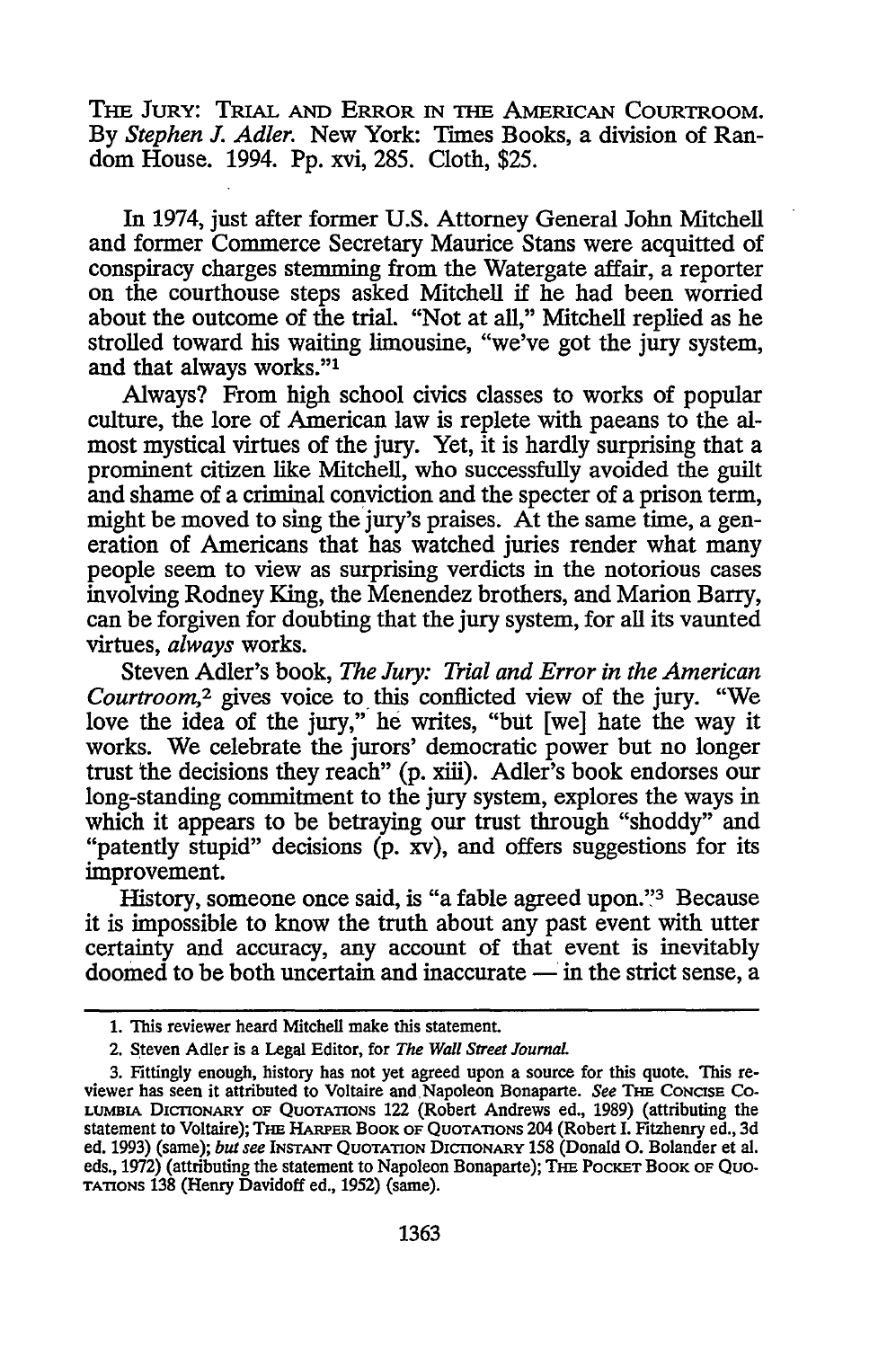fable. Nevertheless, because today's choices and tomorrow's actions must often be predicated on yesterday's events, *some* fable must be accepted as the operative version of the past.

Nowhere is this more true than in the courtroom. An event  $-\alpha$ crime, a tort, a breach of contract  $-$  has allegedly taken place in the real world. The court must establish the meaning of that event: blame for its occurrence must be assessed, and liability for its outcomes must be imposed. Our system of liability and punishment can operate only on the basis of an official version of "what happened." Therefore, we must have some way of agreeing upon a  $\hat{f}$ able  $-$  of establishing an official, albeit imperfect, history of past events. As Adler notes, the jury is the body we authorize to choose the fable upon which the parties, the judge, and the rest of us must agree.

Perhaps the most surprising and distinctive task of the American jury is to serve as official historian in any case in which facts are in dispute.... Whether [jurors] do their jobs well or poorly, what they decide is typically perceived as true, both legally and historically. Once a jury speaks, journalists no longer refer to an accused person as the "alleged" slayer; "murderer" suffices.

Literalists may argue that juries don't decide what is true; they merely decide whether the government has presented its facts convincingly. A not-guilty verdict, they say, doesn't mean a person is innocent, only that the government has failed to meet its burden of proof. Still, this is so only in a formal sense. As a practical matter the not-guilty person leaves the courthouse with all his freedoms and most of his privileges intact, while the guilty person goes to prison and, if he emerges, continues to suffer the consequences of having been found guilty.... Boxer Mike Tyson will live his life as a convicted rapist. Physician William Kennedy Smith will not. Their juries didn't just evaluate the government's proof; they wrote history. [pp. 5-6; footnote omitted]

This observation immediately makes clear the scope and gravity of the jury's awesome power. It also makes clear why it is so important to our system of justice that juries function properly.

Adler assesses the strengths and weaknesses of the jury by analyzing the performance of particular juries. He tells the stories of six trials, both civil and criminal, from various parts of the country. Based on his review of trial transcripts and on extensive post-trial interviews, Adler attempts to reconstruct not only what the jurors heard, but also how they perceived and processed what they heard and how they eventually arrived at their verdicts. For the most part, he wisely avoids notorious, media-saturated trials in favor of more "ordinary" cases. This approach enables the reader to focus on the facts of the cases and the performances of the juries, free from preconceived notions about the trials or their outcomes.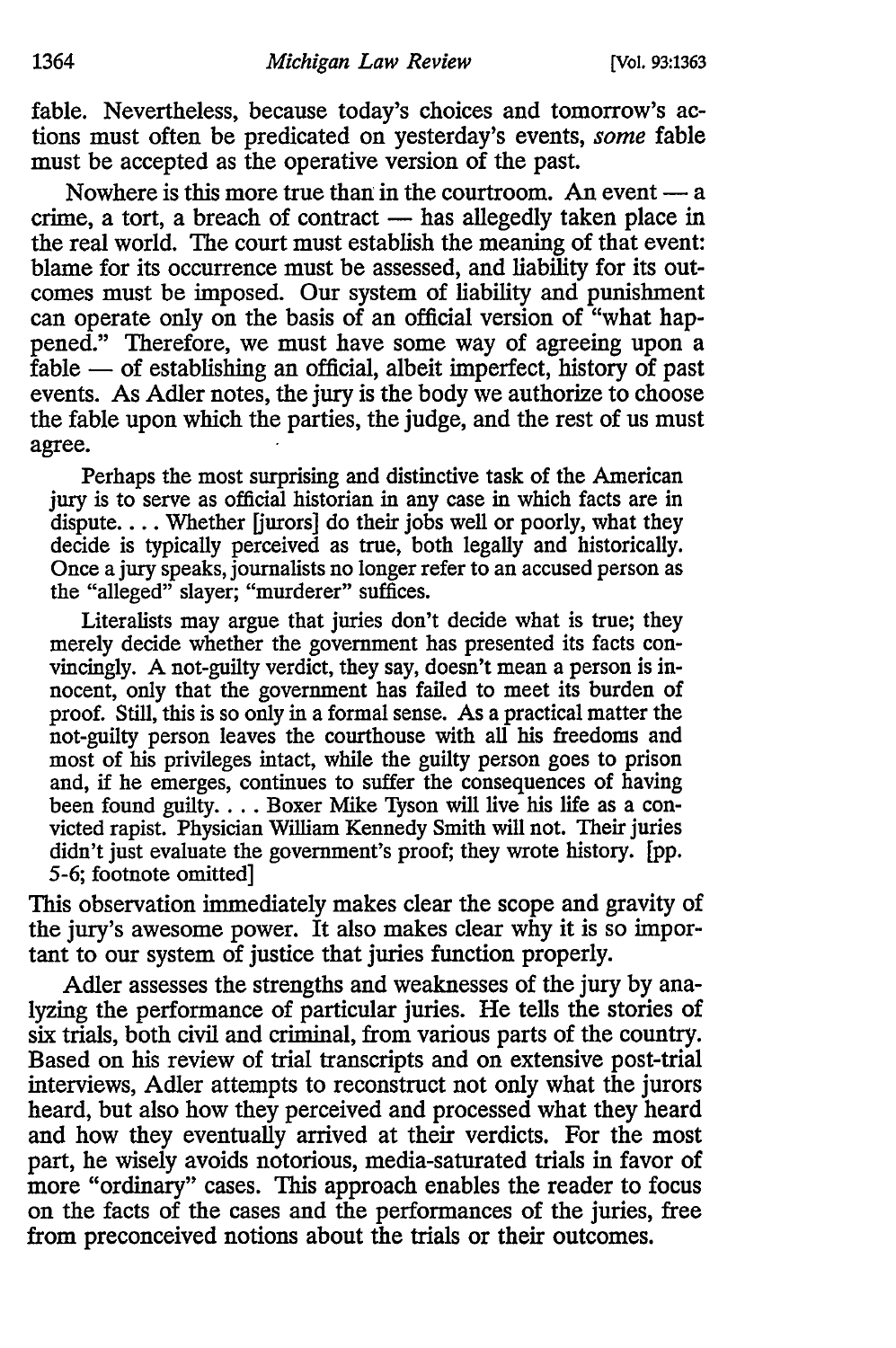The first trial embodied the ideal: a model jury performed its duties in impeccable fashion under extraordinary pressure. In the trial of Mark Allen Robertson, who in 1989 brutally murdered two people in Dallas, the jury lived up to our most exalted aspirations. It featured a healthy mix of ages, genders, backgrounds, personalities, and ideologies. Two members, while acknowledging their distaste for capital punishment, solemnly promised not to let their personal views interfere with their application of the law. All twelve jurors rigorously honored their commitment not to discuss the case with anyone outside their formal deliberations. One juror spent hours before the start of the trial diligently reading books on the most effective modes of jury deliberation, and then assumed an almost fatherly role in guiding his fellow jurors through their arduous task. Adler uses the Robertson jury to reaffirm the "age-old faith" that "the common sense of the common man - and woman **-** can produce a correct and just result."'4

The other five case studies, however, do not inspire such confidence. The second trial involves the unsuccessful 1990 federal prosecution of former Philippine first lady Imelda Marcos and international financier Adnan Khashoggi (pp. 48-83). Adler sets the scene by describing a sumptuous postacquittal celebration hosted by a tearfully grateful Marcos, with ten of the bedazzled jurors as guests of honor (p. 49). He then recounts how during the course of the trial the jurors grew "hopelessly starstruck" by the celebrity of the defendants and how, as a result, they became "blind to the prosecutors' factually strong case" (p. 82). Their verdict, he says, was "driven by ignorance and misplaced sympathy" (p. 82).

In the third vignette (pp. 84-115), a wily plaintiff's attorney spun the straw of an apparently weak case into the gold of a lucrative settlement by cleverly manipulating both the jury selection process and the emotions of the jurors themselves. Adler describes how the jury, on the basis of evidence that might charitably be characterized as slender, seemed poised to find against Pizza Hut Corporation  a deep-pocketed defendant - and in favor of a highly sympathetic plaintiff.

The fourth case study (pp. 116-44) tells the story of Rocky Phillips, a North Carolina "good ole boy" who left the trout streams of the mountain country to heed a summons to jury duty in federal court in Greensboro. Hoping for a juicy murder trial, Phillips instead found himself foreman of a jury in a seven-month antitrust battle between two giant tobacco companies. It is painful to read Phillips and his colleagues' accounts of their efforts to follow the

<sup>4.</sup> P. **25.** The Robertson jury convicted the defendant and authorized the death penalty. P. 35. For Adler the result is less important than the jury's composition and the manner in which it performed its job.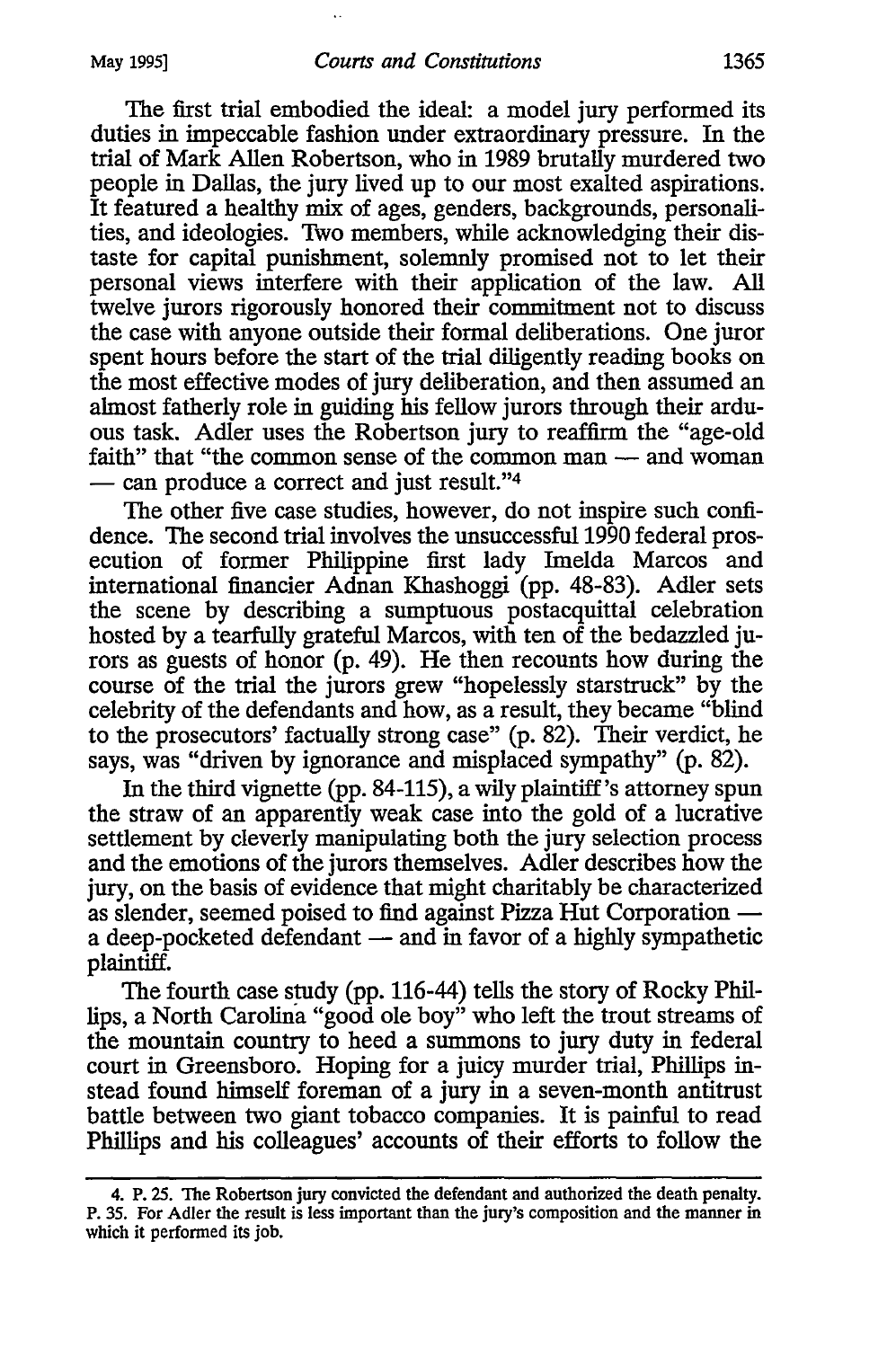testimony of expert witnesses discussing "predatory price discrimination," "average variable cost," and "cross-elasticity of price and demand" - concepts that baffle many upperclass law students. Long before the case was over, they simply gave up trying.<sup>5</sup> When the trial finally ended and the jurors found themselves confronted with eighty-one pages of jury instructions and an eleven-part special verdict form, they did the only thing they could do: they followed their gut feelings. The U.S. Supreme Court later overturned their verdict, holding that a "reasonable jury" could not have arrived at such a conclusion.<sup>6</sup>

The bafflement of the North Carolina antitrust jury was matched by that of a Colorado panel that faced the task of assessing damages in a personal injury case (pp. 145-75). The defendant, a blood bank, had failed to test its blood supplies adequately for HIV, and, as a result, a woman patient contracted AIDS.<sup>7</sup> The calculation of the woman's medical expenses was relatively straightforward. But how were damages to be calculated for the woman's pain and suffering? For her loss of enjoyment of life? For her husband's loss of consortium? What about punitive damages against the blood bank? The jurors quickly came to the conclusion that "[y]ou can't really translate pain into money" (p. 164). Nevertheless, they dutifully made the translation, just the same. A formula for calculating noneconomic damages somehow "drifted into their minds" (p. 166). A figure for the loss of companionship that the plaintiff's husband suffered and will suffer likewise simply "materialized" (p. 169). Because one of the jurors had heard that attorneys typically take one-third of the judgment as their fee, the jurors increased the award by thirty percent so as not to shortchange the plaintiff (p. 170). The final result was a verdict against the blood bank for \$8.15 million, a figure for which none of the jurors could offer any persuasive rationale (p. 170).

Adler's final study (pp. 176-211) concerns precisely the kind of case at which juries are thought to excel: a classic he-said, she-said murder trial in which the defendant either ruthlessly stalked and murdered his ex-wife's lover, or accidentally shot his ex-wife's lover

**<sup>5.</sup>** After one particularly complicated exposition of economic theory, an attorney **ob**served that the jurors appeared to be in good spirits and dared to take this as a sign that they were following his version of the case sympathetically. In fact, the high spirits owed to the fact that the jurors had decided the day before to mock the attorneys **by** dressing entirely in black and white - the colors of the generic cigarette packages that were among the subjects of the lawsuit — and were pleased with themselves for having pulled it off. The attorneys were as incapable of comprehending the joke as the jurors were of comprehending the central issues of the case. P. **127.**

**<sup>6.</sup>** P. 141. See Brook Group Ltd. v. Brown **&** Williamson Tobacco Corp., **113 S.** Ct. **2578** (1993).

**<sup>7.</sup>** Or so the jury found; Adler strongly suggests they were wrong on the issue of liability. P. **171.**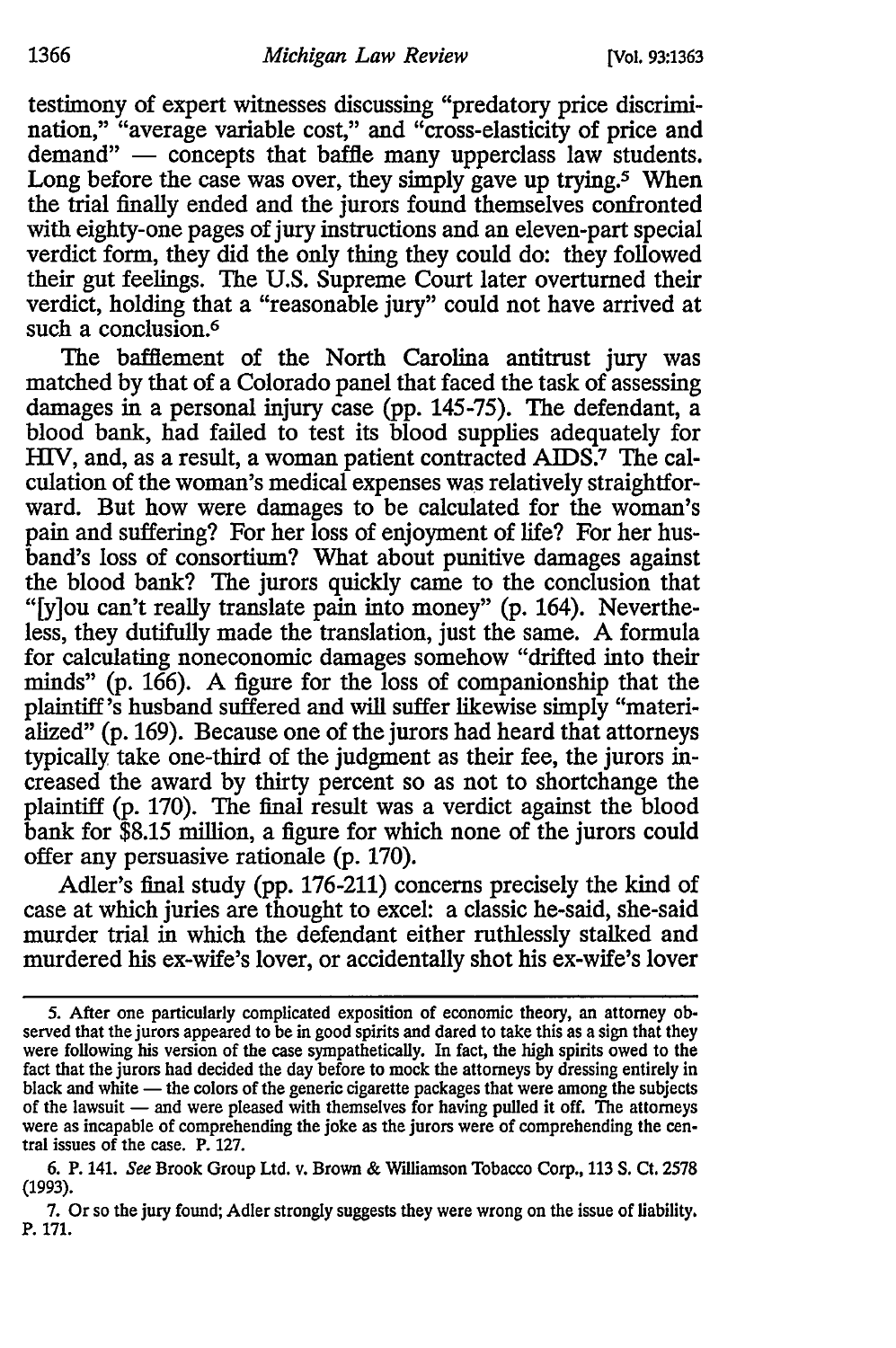while trying to wrestle his gun away from the enraged victim. The defendant and his wife were the only witnesses. Adler finds the circumstantial evidence weighs overwhelmingly against the defendant, but the jury acquitted him. Why? Some of the jurors did not find the wife sufficiently "foxy-looking" to make it believable that an ex-husband would kill out of jealousy over her (pp. 184-85). One juror thought the clean-cut, well-dressed defendant simply looked and sounded as though he "couldn't hurt a fly" and was finally persuaded when the defense attorney wept during closing argument (p. 203).

Perhaps the most disturbing and frustrating lesson of Adler's case studies is the degree to which juries perform poorly because of factors that are inescapably built into the system. He describes jurors who are for the most part good-hearted, well-meaning, and hardworking. They also tend to be unlearned in the law, unsophisticated in grappling with complicated, delicately nuanced arguments, and easily swayed by appeals to emotion. In other words, they are typical run-of-the-mill American citizens — just the kind of people who are, according to the standard mythology, *supposed* to sit on juries. Adler's anecdotes force the following question: Do we really trust juries made up of such people to make momentous decisions about other people's lives, liberty, and property? Would we want to place our own fate in the hands of such jurors? Would we not be better off leaving the job to professional judges, or to "blue ribbon" juries of exceptionally qualified individuals, as was standard practice in earlier times?<sup>8</sup>

In the end, Adler concludes that we are better off agreeing on the fables concocted by juries than on those formulated by judges or expert panels. First, he suggests that the very innocence and naivete of the jury is a virtue as well as a vice: Judges, hardened by having "heard it all before[,]" quickly lose their sense of participating in "the awful court of judgment, something the jury, for all its faults, almost never does" (p. 207). Second, the fact that a jury was involved can legitimize a surprising or unpopular verdict in the public mind, making it harder for outsiders to come to the "corrosive conclusion[ **I"** that the verdict may have been corrupt (p. 207). Finally, Adler concludes that the jury system is simply too central to

**<sup>8.</sup>** As late as the 1960s, some American courts were still using the so-called keyman system, under which certain "pillars of the community" were designated to select those deemed worthy to serve on particular juries. P. 263 n.1.

Adler is curiously double-minded on this issue. While singing the praises of the "commoner" jury (p. 242), he also speaks favorably of the ideas of using "professional judges" (p. 201) and of permitting a "'complexity exception' to the Seventh Amendment right to jury trial in civil cases. In other words, if a judge doesn't think the jury will understand a particular civil case, he decides it without a jury"  $(p. 143)$ . He also does not address the fact that the vast majority of civil cases are already conducted as bench trials.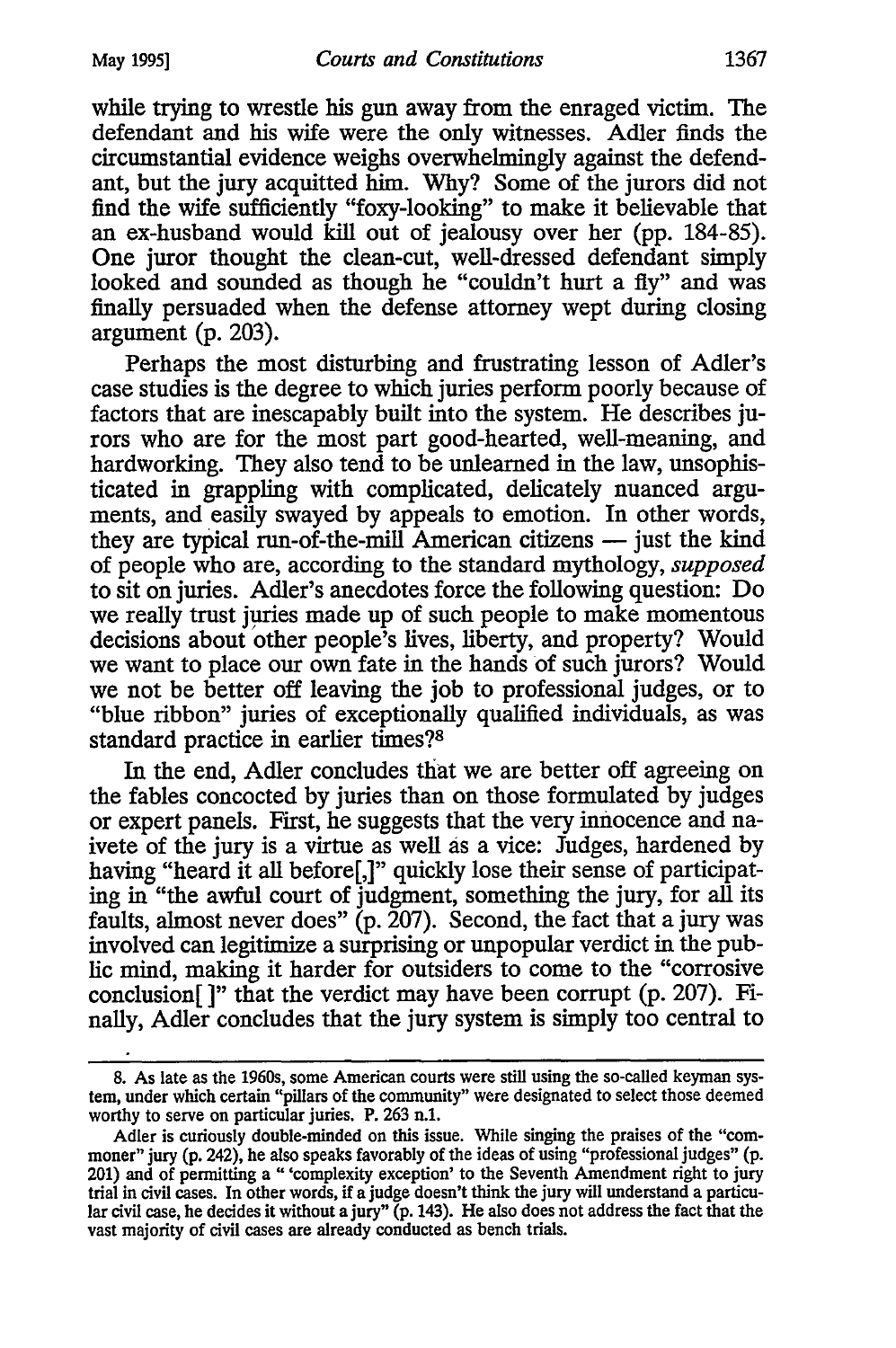our notion of ourselves as "a government of and by the ordinary people" (p. 215).

None of this, however, means that Adler sidesteps the issue of how to delegate and wield more judiciously the jury's democratic powers. In the last chapter, he suggests how the jury system should be changed. First, Adler persuasively argues that the jury system **-**

and the entire justice system in general  $-$  has been tailored to accommodate the needs and interests of lawyers, judges, and other courthouse personnel and that the needs and interests of jurors have gone by the wayside. 'Indeed, Adler notes, jurors are often treated like "annoying interlopers" (p. 225). Adler proposes a "jury-centric courtroom," one in which the needs of jurors and juries are placed at the heart, rather than at the periphery, of the process (p. 235). His prescription comes in two parts. The first remedies how juries are selected; the second addresses how they go about actually performing their roles.

In the mind of this reviewer, Adler's most provocative, and most promising, suggestion is that we resolve to take jury duty as seriously in practice as we do in our democratic mythology. Adler demonstrates how sizeable sectors of society are systematically excluded from jury duty. Registered, voter lists, from which courts typically draw jury pools, often include as little as 70% of the local population (p. 219). Various ordinances and court rules give blanket exemptions to broad categories of people.<sup>9</sup> Of those who do receive summonses, studies show that anywhere from 55%-67% simply ignore them, usually without penalty; many others get excused from service with little difficulty, presumably on grounds that they have more important claims on their time (p. 220). According to Adler, this means that college-educated individuals and business people - those whose contributions might be particularly helpful in deciding complex cases, especially civil cases involving business and financial issues  $-$  are often the first ones out the door.<sup>10</sup>

Adler's solution is to make jury service mandatory (pp. 220-21). It is interesting to picture a society in which everyone is genuinely subject to jury service at virtually any time — one in which individuals, families, and employers would consistently have to make the sacrifices necessary to permit jurors to serve, and one in which

<sup>9.</sup> New York state automatically exempts the following categories of people from jury duty: lawyers, physicians, clergy, dentists, pharmacists, optometrists, psychologists, podiatrists, registered and practical nurses, Christian Science practitioners and nurses, embalmers, police officers, correctional officers, firefighters, sole business proprietors, prosthetists, orthotists, and licensed physical therapists. P. 219.

<sup>10.</sup> In the Mitchell-Stans trial, **196** potential jurors were called in. While **88** of these had attended some college, the final panel included only one individual who had advanced past high school. P. 52 (citing Hans Zeisel & Shari Seidman Diamond, *The Jury Selection in the Mitchell-Stans Conspiracy Trial,* 1976 AM. B. FouND. REs. J. 151).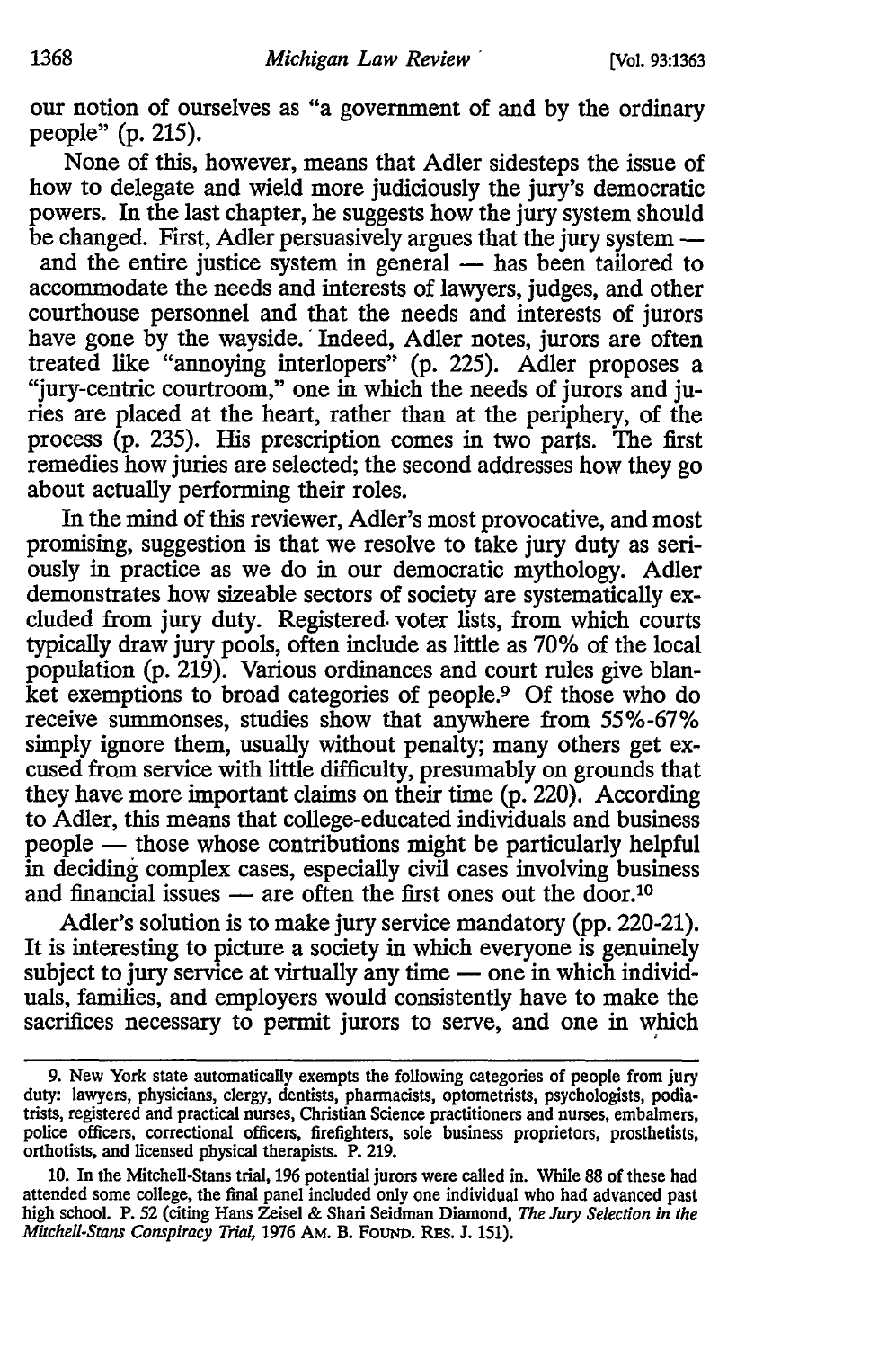courts would exercise their authority to force the reluctant to participate. Could we really live with such an approach?. Adler believes we could:

The same people who ridicule the acquittal of Imelda Marcos or the hung juries of the Menendez brothers should by rights embrace a jury system in which everyone is required to show up for jury duty. periodically and in which jury evasion is taken seriously. In such a system, enforcement costs spike initially, but soon all law-abiding people - the kind who file tax returns every year - are also fulfilling their jury obligations.... The culture accepts jury service, and everyone participates. [p. 221]

The other aspect of the jury selection process in need of overhaul, Adler argues, is the use of peremptory challenges, which he derides as "the lawyers' ultimate poker game" (p. 221). He attacks peremptories at some length and with some vehemence, arguing that they should be banned (p. 223). His arguments, however, are unpersuasive.

Adler observes that trial lawyers "don't necessarily want conscientious juries; they want favorable juries[,]" and he sees peremptory challenges as the primary device by which unscrupulous attorneys attempt to manipulate trial outcomes (p. 53). At the center of his argument lies his description of jury selection in the Marcos-Khashoggi trial. He details how both sides in that trial admittedly used their peremptories to remove potential jurors who they suspected  $-$  often on the basis of racial and ethnic prejudices **-** of being unsympathetic to their respective cases.

Adler's apparent belief that peremptories inevitably pollute the entire trial process seems, however, to outweigh his evidence. At the level of mere arithmetic, peremptories can have little more than a marginal impact on the ultimate composition of the jury. In the Marcos-Khashoggi trial, 150 potential jurors were initially called in for screening (p. 51). The prosecution had six peremptory challenges, the defense ten (p. 54). Therefore, the attorneys could excuse only about 10% of the potential jurors without the judge's approval, leaving almost 90% of the panel beyond their reach. At these rates, there is not much scope for the kind of mischief Adler decries.

Adler also makes much of attorneys' tendency to exercise peremptory challenges on the basis of "a vast, mostly secretive lore concerning what sorts of people make what sorts of jurors," in which the classifications "usually weigh heavily toward ethnic, class, and racial stereotypes" (p. 53). No one doubts that peremptories can be, and have been, abused in this regard; Adler rightly applauds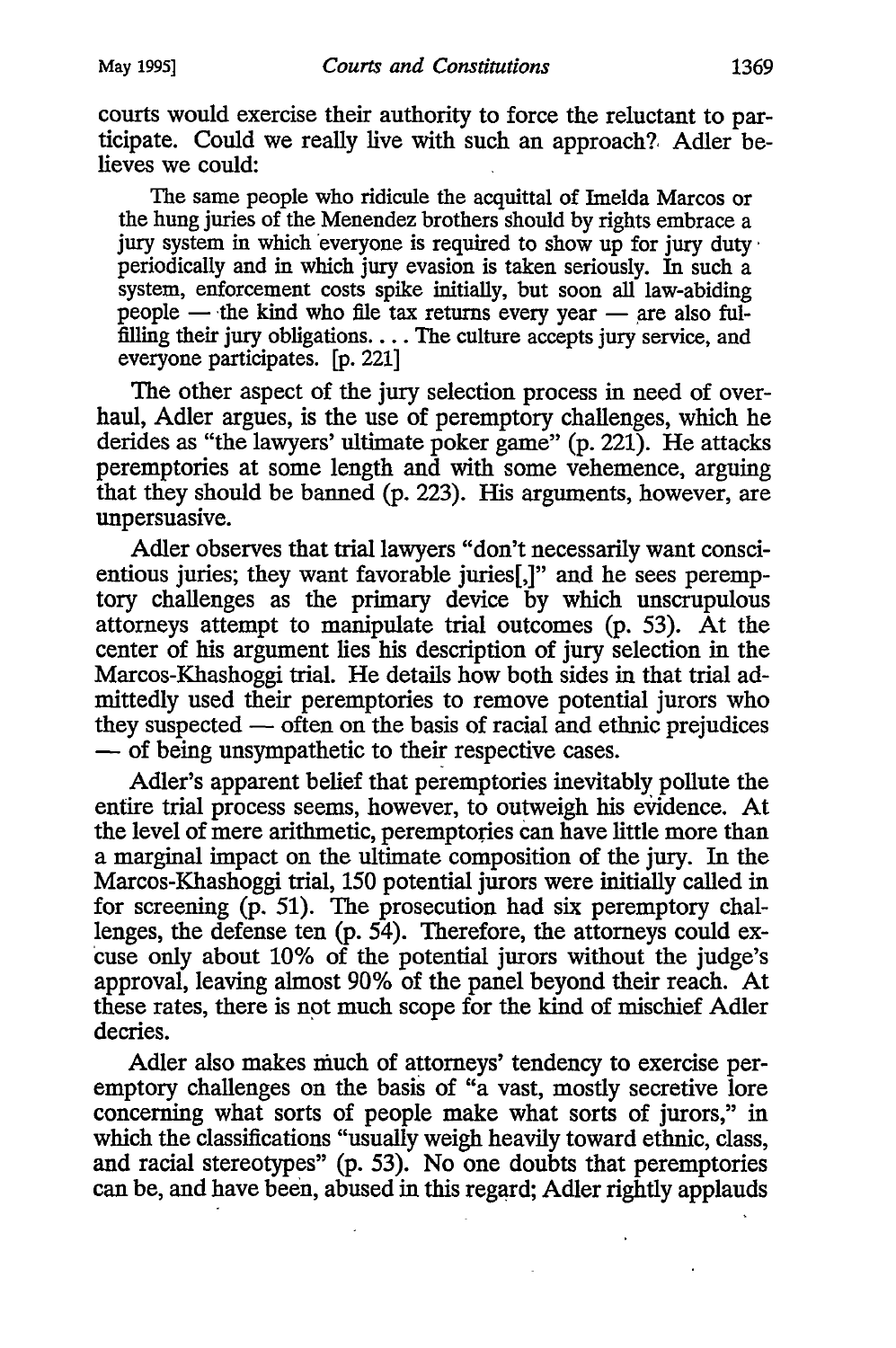the **U.S.** Supreme Court's ruling in *Batson v. Kentucky,11* which barred the use of peremptory challenges on racial grounds **(p.** 222).

Adler fails, however, to observe that most of the "secretive lore" that lawyers use in selecting juries is anything but pernicious; indeed, much of it is so insipid as to be almost laughable. One guide to juror selection  $-$  published by a judge, no less  $-$  instructs attorneys representing civil plaintiffs to lean toward "emotional, warm, friendly, open-minded people who laugh" and "happily married persons" as well as urging attorneys representing criminal defendants to seek "a jury which represents a cross-section of society."<sup>12</sup> It is difficult to worry about peremptory challenges exercised on such grounds. Even when more substantive criteria are used, the two sides' peremptories will tend to cancel each other out: when one side is trying to exclude, say, women, and the other side men, neither side's efforts are likely to have the intended effect.<sup>13</sup>

Adler also fails to confront the arguments in favor of peremptory challenges, the most powerful of which is that they help legitimize jury verdicts in the eyes of the parties. To see why this is so, place yourself in the position of a civil defendant being sued for an enormous sum of money, or a criminal defendant facing the possibility of a jail sentence. The six or twelve individuals who will decide your case are the most important people in the world to you at that moment. Let us now suppose that a particular potential juror takes the stand during voir dire, and you believe that this particular juror is unfavorably disposed toward you. It may be because she is young, or middle-aged, or elderly, or married, or unmarried, or childless, or nonartistic, or a union activist.14 It may be simply because of the way she looks at you, or simply because you don't like *her* looks. You may not even know why you feel as you do. What you *do* know is that you will not be able to accept an unfavorable verdict so long as this individual, whom you are convinced "has it in for you," is on the jury. The use of peremptory challenges makes sense in precisely this kind of situation. As one scholar argues, "[t]he ideal that the peremptory serves is that the jury not only should *be* fair and impartial, but should *seem to be so* to those

14. All these characteristics are mentioned in Judge Wenke's guide to juror selection. *WENvE, supra* note 12.

**<sup>11.</sup>** 476 **U.S.** 79 (1986).

<sup>12.</sup> ROBERT A. WENKE, THE ART OF SELECTING A JURY, 70-71 (1979).

**<sup>13.</sup>** Sometimes attorneys on *the same side* in a case cancel out each other's prejudices. In the Marcos-Khashoggi trial, Khashoggi's lawyers, convinced that Jews would be biased against their Arab client, wanted to exclude all Jewish panel members (p. 57). Meanwhile, Marcos's lawyer was convinced that Jews, who were "sensitive to persecution and suspicious of government power," would make ideal jurors (p. 58). He therefore wanted to seat as many Jewish jurors as possible. In the end they compromised, seating one Jew on the panel (p. 58). Adler offers no indication that the racial background of this particular juror impacted the outcome of the trial.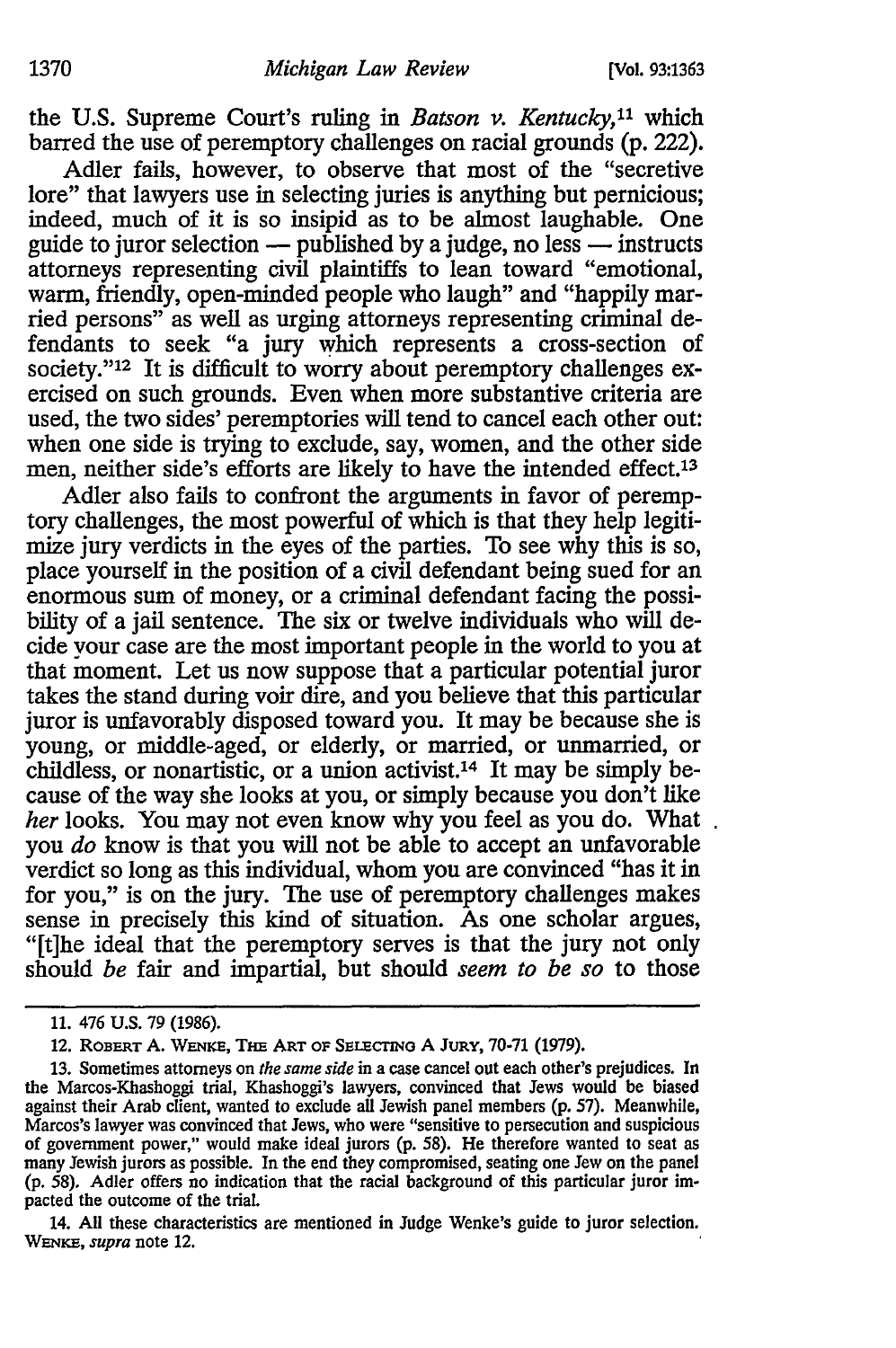whose fortunes are at issue. As Justice Frankfurter once wrote: "'The appearance of impartiality is an essential manifestation of its reality.' <sup>"15</sup>

In the second part of Adler's prescription for jury reform, he suggests changing the way in which the jury, once selected, goes about its work. As he states in the introduction:

All the suggestions stem from the same premise: that if jurors are useful and powerful figures in our democracy, they must be treated that way. They must be given the training, the tools, and the information, along with the comforts and the deference normally provided to people in positions of power. [p. xvi]

That general premise is both familiar and sensible, as are Adler's more particular ideas for reform: allow the judge to give preliminary instructions at the outset of the proceedings regarding the basic nature of the case, the pertinent legal principles involved, and the way in which the trial will be conducted; permit jurors to take notes and ask questions as the trial progresses; make the jury instructions at the end of the trial comprehensible to laypersons (pp. 224-40).

The fact that at least one courtroom has actually adopted similar innovations lends credibility to Adler's proposals. Adler's "jurycentric courtroom" is exemplified by the courtroom of Judge B. Michael Dann of Phoenix (p. 228), who has experimented with all the proposed reforms cited by Adler, apparently with considerable success. As Adler notes, Dan's work offers hope that the jury system truly can be made with minimal difficulty to work better (p. 240).

An experienced attorney once informed this reviewer that the courtroom is the scariest place in the world. Among other things, he feared the caprice of juries, who seem to have an uncanny knack for missing the most obvious points, misunderstanding the simplest arguments, and deciding the most obvious issues wrongly.

As Adler would be the first to admit, there is no way to make juries fully predictable. To some extent it is their very unpredictability that makes them so valuable. But surely there is an argument for making the work of juries more consistent and reliable, so that lawyers, parties, and the rest of us can more confidently agree upon the fables the jury tells. What is at stake, Adler writes, is

<sup>15.</sup> Barbara Allen Babcock, *Voir Dira" Preserving "Its Wonderful Power,"* 27 **STAN.** L. REv. 545,552 (1975) (quoting Dennis v. United States, 339 U.S. 162,182 (1950) (Frankfurter, **J.,** dissenting)).

Babcock is prepared to extend this principle even to the point of allowing litigants to challenge jurors on the basis of racial and ethnic prejudices, citing what she calls "the core of truth in most common stereotypes." *Id.* at 553. "[W]e have evolved in the peremptory challenge a system that allows the covert expression of what we dare not say but know is true more often than not." *Id.* at 554.